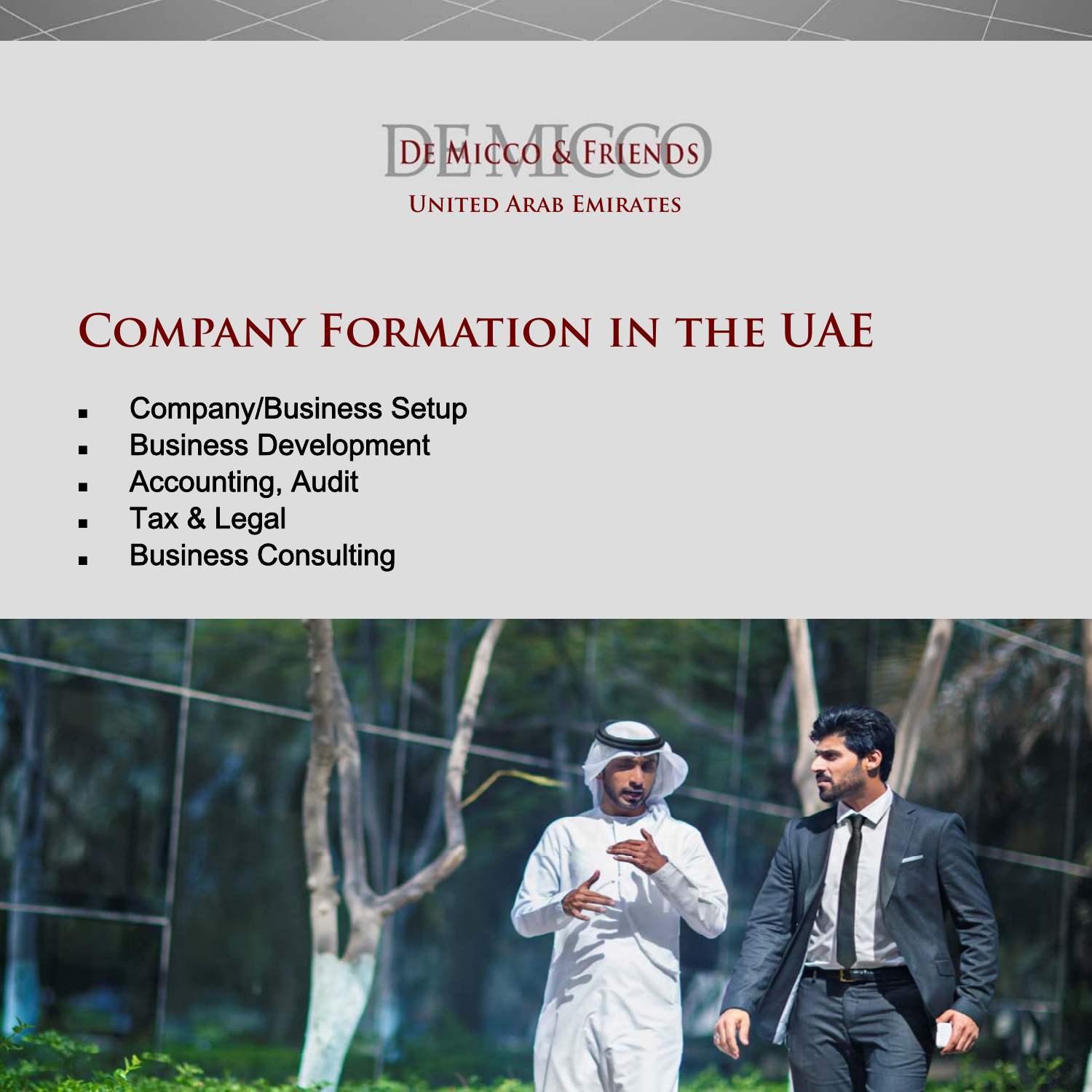

"WE CONNECT AND MANAGE WORLDWIDE BUSINESSES, IDEAS AND PEOPLE TO AND FROM THE UAE"

… make ideas happen!

De Micco & Friends Dubai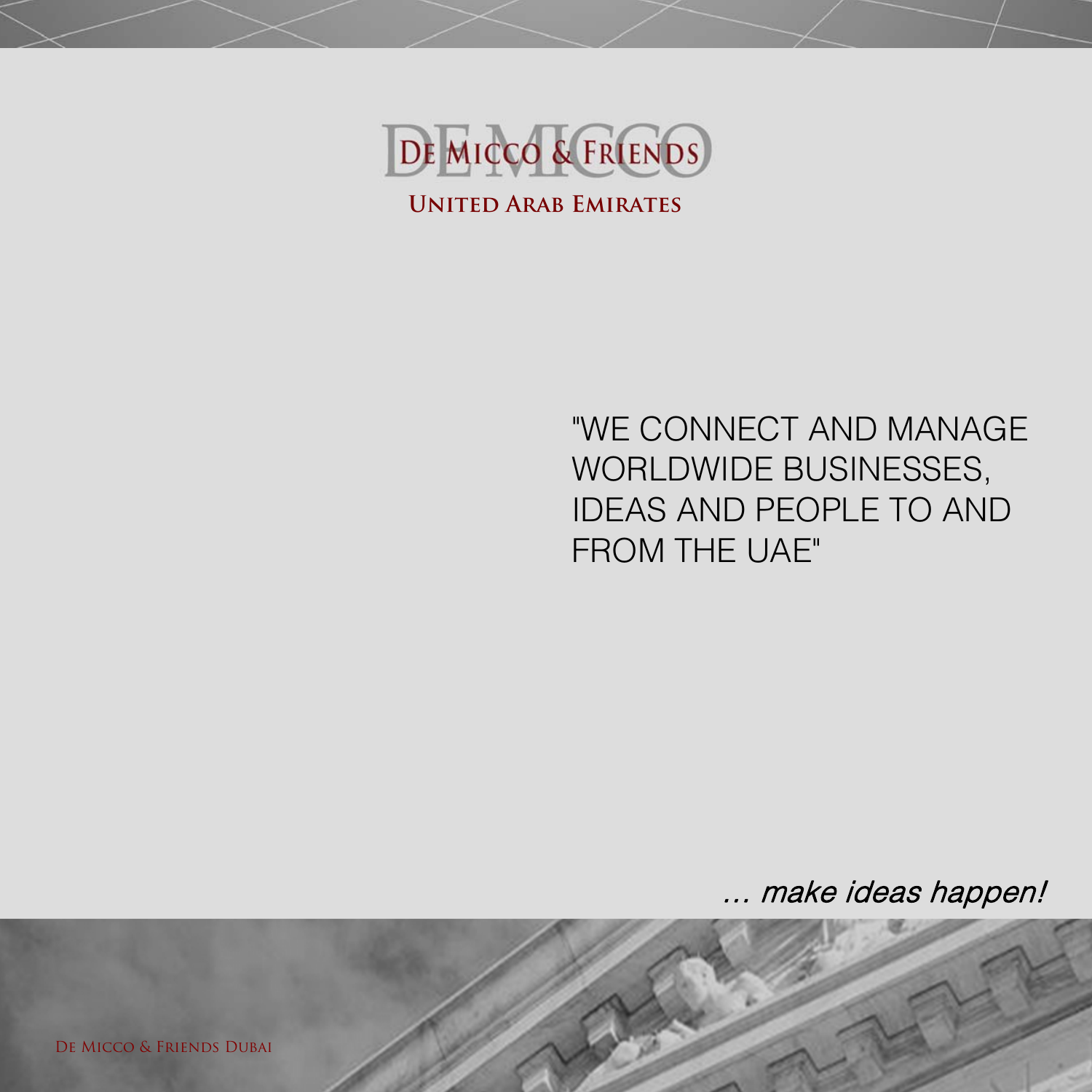## **Company Formation, Business Setup in UAE**

#### **DE MICCO & FRIENDS UNITED ARABIC EMIRATES**

De Micco & Friends Lawyers & Auditors are meanwhile represented with their lawyers, tax consultants, finance and real estate experts in all major cities in the UAE. The UAE Group's headquarters are in Dubai and Abu Dhabi. As a client of De Micco & Friends, you will receive local and international legal and tax advice from a network of 500 lawyers and tax consultants providing the best quality at very good conditions.

#### Doing business in the UAE

The UAE are well known for its business friendly infrastructure and facilities. These include interlinked roads, telecommunication services, and support from the Government through economic initiatives. To promote industrial business activities in the UAE, the government has implemented a number of incentives.

Discover the advantages of using a single provider for all your business needs in UAE. We're aware that many of our clients face language and cultural issues when setting up their business in UAE. That's why De Micco & Friends is built around filling all your needs in your language. Once you have determined the best way to establish your business, be it a resident company a branch, or a non-resident company, we provide all the follow-up services you might need such as

- Accounting
- ■Payroll
- International Tax advice
- Immigration, Golden Visa
- VAT registration
- Immigration
- Virtual office
- Legal Advice
- Real Estate Transactions

#### Services after the foundation of your company

De Micco & Friends provide all the services you need AFTER your UAE company is formed. By having corporate/tax lawyers, auditors, accountants, consultants and payroll specialists in the same office, your business needs are covered, and information passes between them without requiring your intervention.

#### More than a legal setup

At De Micco & Friends business consulting firm, we not only care for the legal company setup but we also provide entrepreneurs with the strategic guidance they need to build a successful business in the region.

Our international and local consultants work closely with clients and our auditors to review their plans, discuss their goals and evaluate their potential liability. Then, we offer practical legal advice and a full solution tailored to your unique needs.

#### In Dubai, Abu Dhabi and all UAE you will get a full company set up for a flat fee.

De Micco & Friends Dubai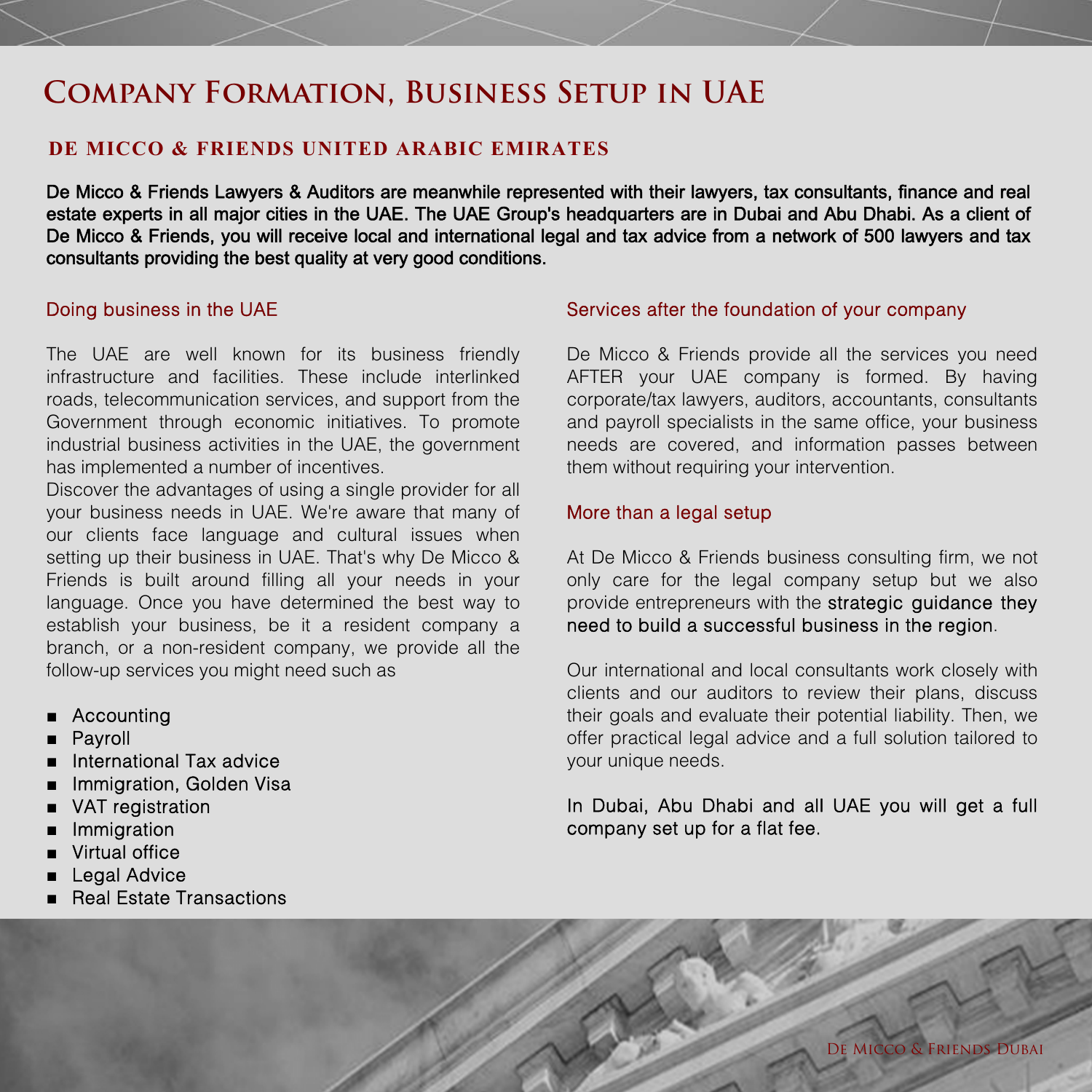Dubai has gained the reputation of a leading trading hub in UAE, owing to premier business locations and an environment that is not unduly restrictive. It offers International businessmen most liberal operating conditions, tax exemptions, asset protection, complete privacy, and limited liability, in setting up a business in Dubai. The tax haven also offers tremendous promise to overseas companies-

Dubai is one of the seven Emirates, which form the United Arab Emirates (UAE). The Government is fully committed to maintaining a stable, proactive and pro business environment. It has created a liberal but soundly based regulatory framework and sponsors a large number of creative and growth promoting initiatives.

Dubai is the ideal starting point for business development in the Middle East, the Asian Subcontinent, East Africa, the eastern part of the Mediterranean, the previous Soviet Republics and Central Asia. Abu Dhabi, Sharjah, Ajman, Fujairah, Umm Al Quwain and Ras Al Khaimah are the other Emirates of the UAE.

## **DUBAI COMPANY FORMATION IN UAE**

#### Free Zone Companies

The UAE have established more than 35 Free Zones. Nearly 30 of them are in Dubai and offer excellent conditions for various businesses. All companies must have a physical presence in the Free Zone; i.e. the registration of a company automatically includes the rent of an office or a warehouse. Some Free Zones also offer a shared office space or a desk space on an hourly basis in the Free Zone's business centre. The Free Zones in the UAE are offering a spectacular variety of choice for all kinds of investments, businesses and even for freelance professionals.

#### The main advantages of Free Zones are the following:

- 100% foreign ownership
- No corporate taxation for at least 15 years
- No personal income tax
- Freedom to repatriate capital and profits
- Full exemption from import duties (outside the Free Zone it is 5%)
- No bureaucratic red tape
- No recruitment problems
- Modern efficient communication
- State of the art infrastructure
- Attractive working environment
- Most procedures are in English

#### Local Companies

Most Gulf countries do not allow foreign ownership of companies. The UAE law stipulates that nationals must own at least 51% of the company's share capital, while the remaining 49% may belong to foreigners. However, this rule is not applicable for companies that offer professional or service activities. Foreigners are allowed to own 100% of such companies but there must be a local Emirati who is hired as a Service Agent for administrational works. The UAE federal authorities have recently waived the minimum share capital requirements for establishing local companies in order to encourage new and small investors to enter the market. Therefore, there is no need for a share capital deposit proof from any local bank. This also cuts down the business start up costs and processing time.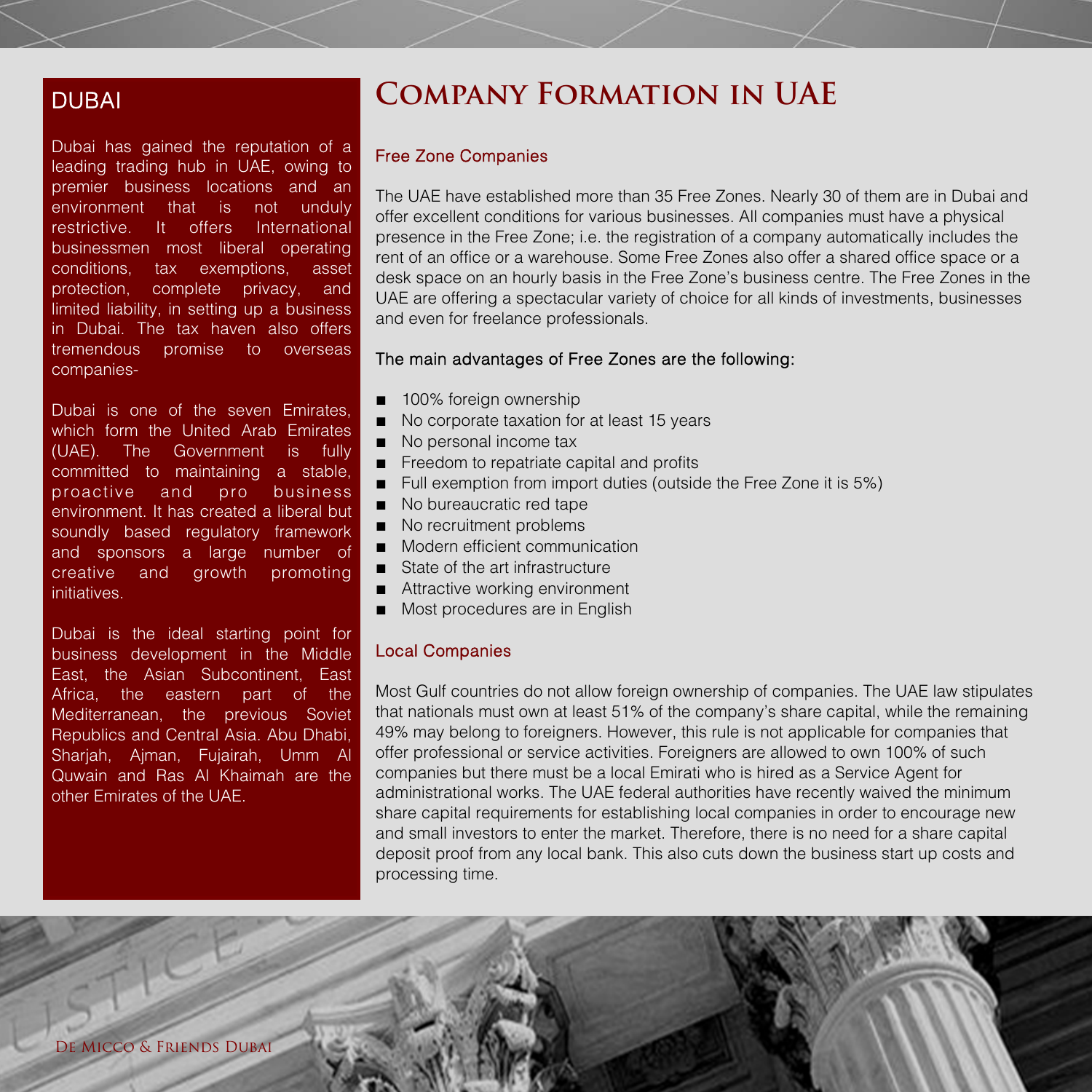## **Company Formation in UAE**

#### Offshore Companies

In 2003, the Jebel Ali Free Zone Authority (JAFZA) introduced the concept of a company form where no physical presence is necessary. The Offshore Companies Regulations are in line with the latest international practices and are aimed to further the Free Zone's credentials as a centre for offshore companies, along the lines of the British Virgin Islands and Jersey. In 2006, Ras Al Khaimah has launched its own offshore legislation. De Micco & Friends has been approved as Registered Agent for Offshore Companies in Ras Al Khaimah Investment Authority and also offers JAFZA offshore companies.

#### Local UAE Companies outside the Free Zones

The most common form for foreigners, who want to setup a commercial company outside the free zones, is the LLC which requires a Local Emirati Partner who holds 51% of the shares. Professional activities (consulting, service activities) in Dubai are regulated by the Civil Law and require a professional license. Foreigners can fully own such a company; however, they need a Local Service Agent, who must be an Emirati from the same Emirate. In Abu Dhabi such activities can also be setup in a LLC. Furthermore, foreign companies have the possibility to set up a branch in the UAE.

The application process is similar; instead of a Local Partner, a Local Service Agent is required. The Local Service Agent will deal with the government officials and Ministries on behalf of the company regarding issues related to license renewal and Ministry of Labour issues (for instance issuing residency and working permits for the company's employees).

All local entities outside the free zones need either a Local Emirati Partner, who holds 51% of the company shares, or a Local Service Agent, depending on the kind of activity of the company and the Emirate where the entity is incorporated. All entities must be registered with the Department of Economic Development (DED). It is common to arrange side agreements with a Local Partner / Local Service Agent that redefine the conditions between the parties and often favour the actual ownership and profit shares of the company. It can be quite difficult to choose a well suited Emirati who will act as a Local Partner/Local Service Agent. He / she should not have any pending issues with the DED concerning other companies as it might freeze all dealings with the DED.

#### Which company form to choose?

The UAE offers worldwide the broadest possibilities to incorporate companies:

Companies with a local partner (LLC), onshore companies in more than 30 free zones or UAE offshore companies. A thorough evaluation of the client's needs is required to make the right decision.

The answers to the following questions will help in finding the matching solution:

Will the company sell products to clients in the UAE? If yes, a LLC might be the preferred option.

Do you require a residency in the UAE? If yes, a free zone company or LLC offers the solution. Offshore companies do not provide work and residence permits.

Will the company be active in a sector where specialized free zones exist? E.g. Internet City, Media City, etc.

Will the company solely own real estate in Dubai or have a bank account in the UAE without needing a residence permit?

An offshore provides this offering.

De Micco & Friends advisors will support you to find the right place and form.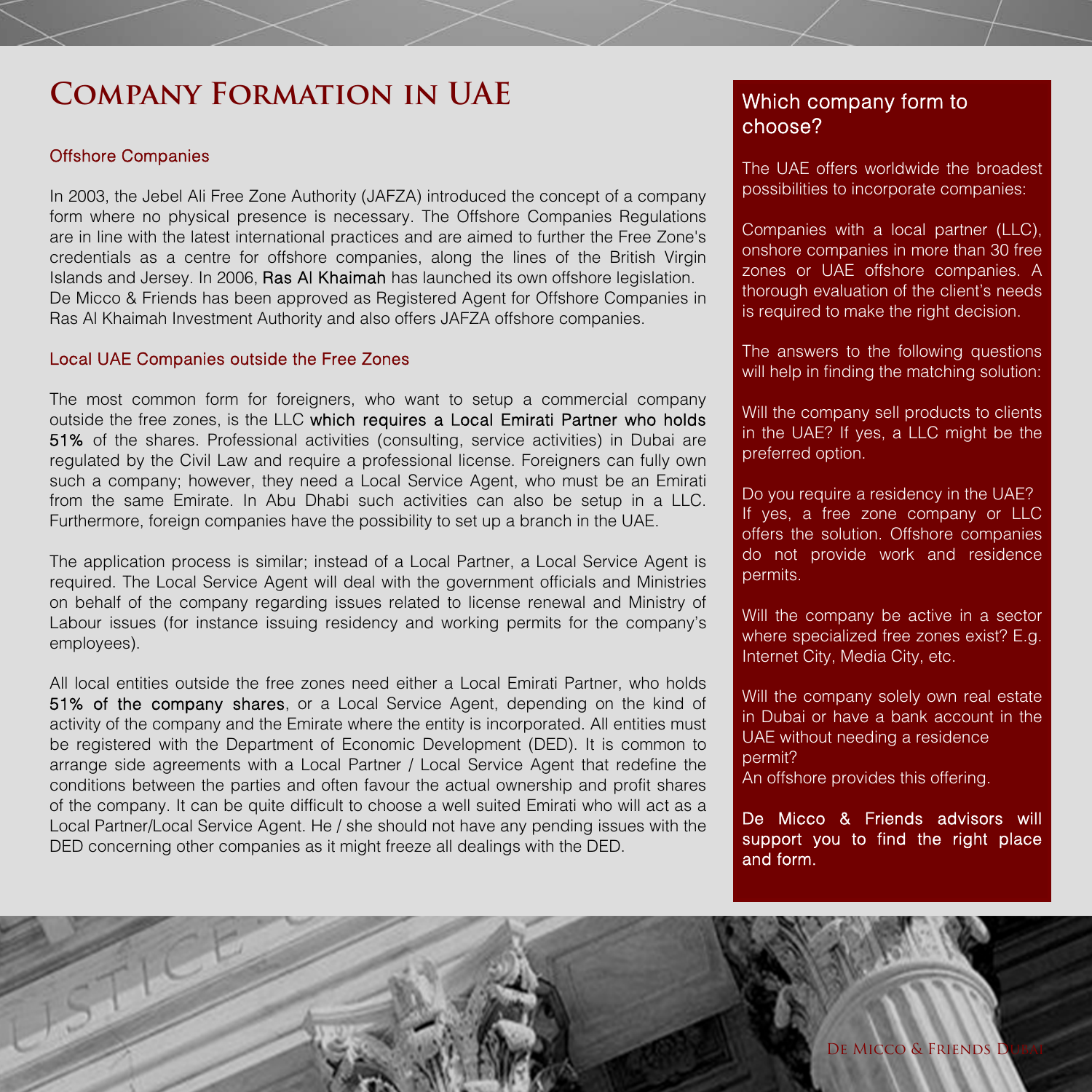## ENVIRONMENT

UAE is a developed economy that offers a favourable business environment, unmatched facilities, flexible government norms, and efficient quality services to all incoming businesses irrespective of their country of origin.

- World-class Infrastructure and welldeveloped Transportation System
- Advanced Telecommunication **Systems**
- High quality accommodation for Official or Residential Purpose
- Top International Venues for Conferences and Exhibitions
- Dependable Power Supplies and other Utilities
- Cultured Financial and Services Sector
- Cosmopolitan Lifestyle with top-notch hospitals, schools, hotels and shopping complexes

## FAVORUABLE BUSINESS & LIVE **Company Formation in UAE**

#### Free Zone Companies

Most of the Free Zones offer four possibilities to establish a presence:

#### A) LEGAL FORMS

#### 1. Free Zone Establishment (FZE)

This is a legal entity. Owner is either one individual or one legal entity. (BVI companies are often used as a shareholder)

#### 2. Free Zone Company (FZC)

This is a legal entity. It must have at least two shareholders (individuals or legal entities).

#### 3. Branch of a UAE Company

4. Branch of a Foreign Company

#### B) LICENSES

#### 1. Service License

All types of services are allowed unless otherwise restricted by the Federal or local authorities. This license is usually used for all activities, which are not covered by the other licenses.

#### 2. Commercial License

Import, export, distribution, consolidation, storage or warehousing of items specified in the license.

#### 3. Commercial General Trading

#### 4. Industrial License

Import of raw materials, manufacturing, processing, assembling, packaging and exporting the finished product.

#### Our advisors will support you to select the best company form and license for your business.

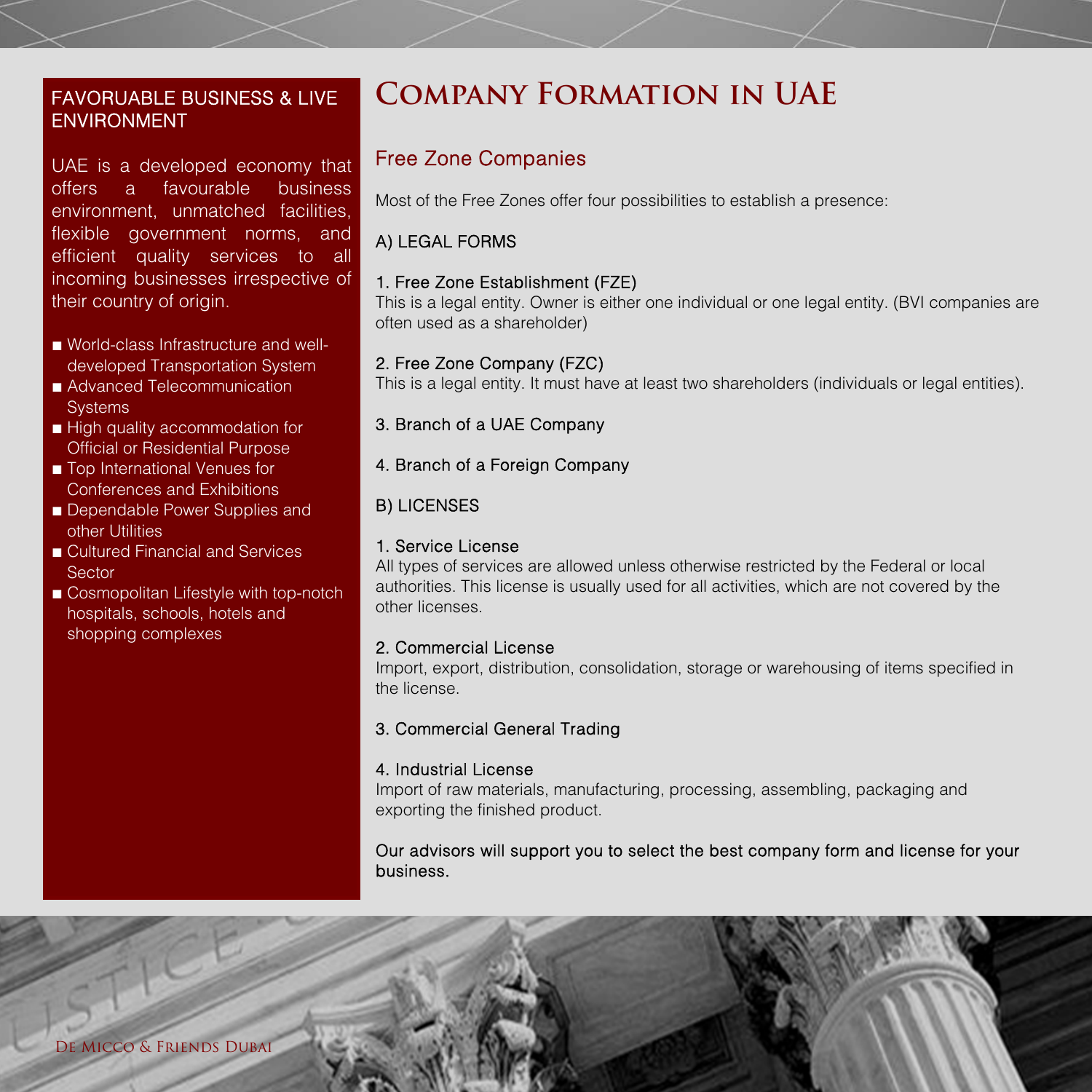## **Company Formation in UAE**

#### Dubai Multi Commodities Centre (DMCC) Jumeirah Lake Towers (JLT)

The DMCC is located in the heart of the new Dubai in Jumeirah Lakes Towers (JLT) that is just across the famous Sheikh Zayed Road, opposite to Dubai Marina and Jumeirah Beach Residences (JBR) and a few minutes away from the luxurious villa's family residences of Emirates Hills, the Meadows and the Lakes.

The strategic location of the DMCC is less than 75 minutes to the heart of the UAE capital Abu Dhabi, around 60 minutes to Abu Dhabi airport and less than 40 minutes away from Dubai airport. JLT in terms of transportation is well covered as it has two metro stations with two walking bridges connecting it to Dubai Marina and consists of more than 80 high rise towers that makes it full of commercial and residential spaces that caters all the needs.

The minimum share capital for consulting licenses in the DMCC/JLT is AED 50,000 per share holder. All the entities in DMCC / JLT must maintain an office space. There are many options for office space that you might consider. There is also the possibility to start with a flexi desk setup.

The following documents are required for the initial stage of incorporation of a company:

1. Passport copy (Clear and colored scanned copy / Certified true copy if the application is out of the country and being represented by a POA holder)

2. Bank Reference letter (original, in English, a letter from a bank mentioning that the person has a bank account and that everything is in good order).

- 3. Utility Bill (as a proof of physical address, like an electricity or phone bill)
- 4. Applicants personal profile (short CV)

5. Business Plan "A short business plan with the highlights of the activities, main target clients, main funding source, and financial plan".

#### DUBAI FREE ZONES

- Dubai Multi Commodities Centre
- Dubai Airport Free Zone
- Jebel Ali Free Zone
- Dubai Internet City
- Dubai Media City
- Dubai Auto Zone
- Dubai Biotechnology & Research Park
- Dubai Flower Centre
- Dubai Gold and Diamond Park
- Dubai Healthcare City
- Dubai International Financial Centre
- Dubai Knowledge Village
- Dubai Logistics City
- Dubai Maritime City
- Dubai Outsource Zone
- Dubai Silicon Oasis
- Dubai Studio City
- International Media Production Zone
- Intl. Humanitarian City (DXB)
- Techno Park (DXB)
- Dubai Academic City
- Dubai Auto Parts City
- Dubai Building Materials Zone
- Dubai Carpet Free Zone
- Dubai Cars & Automotive Zone
- Dubai Design Centre
- Dubai Energy City
- Dubai Textile City
- Heavy Equipment & Trucks Zone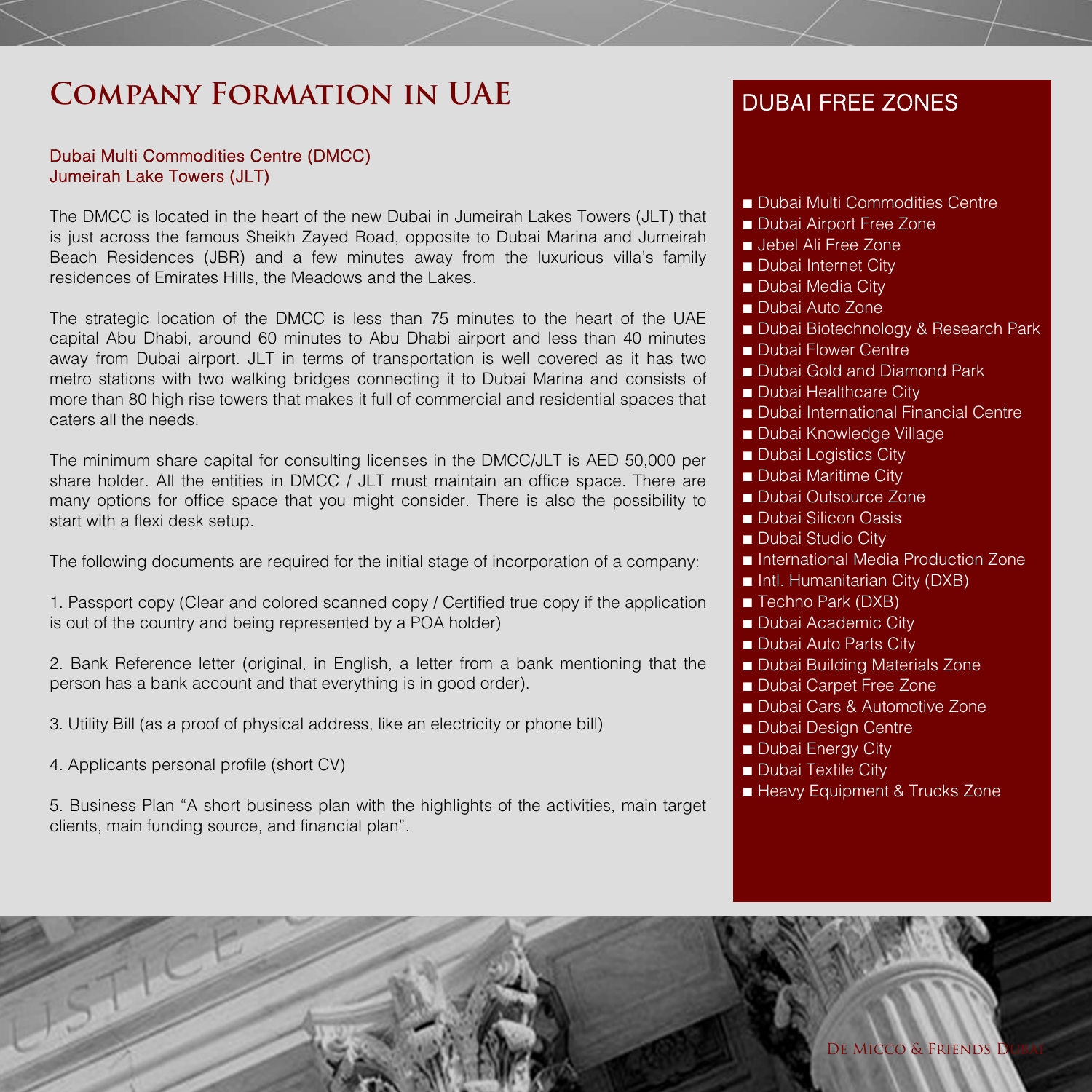# PERMIT

A Free Zone company provides the possibility to get work and residence permits. This usually takes 3-6weeks. A medical test must be passed and finger prints are taken to carry out a police report.

The permit will be stamped in the passport and is valid for three years. Applicant has to be present in the UAE 2 times per year.

### INCORPORATION **PROCEDURES**

- 1. Consulting, due diligence by D&F
- 2. Application for company name
- 3. Preparing, filling and submitting Application
- 4. Review by Free Zone
- 5. Free Zone issues letter to the bank to open an account for the new company
- 6. Opening of a bank account
- 7. Depositing share capital into the bank account
- 8. Bank issues a letter that the share capital is blocked
- 9. Free Zone issues a trade license
- 10. The Bank account will be unblocked

Time: 4-8 weeks.

## WORK PERMIT, RESIDENCE **Company Formation in UAE**

#### Ajman Free Zone

Ajman, one of the seven Emirates of the United Arab Emirates, boast of the fastest growing free zone in the UAE. It allows to establish a free zone company within one day, and offers substantially lower prices than Dubai. However, the share capital with AED 185,000 (USD 50,000) is relatively high. Ajman is only 30 minutes away from Dubai airport, and offers attractive real estate possibilities which can be bought or rented for less than a half of the Dubai prices, e.g. offering studios at the rent of less than USD 7,000 per year.

#### Ras Al Khaimah Free Trade Zone Promotion Centres

Ras Al Khaimah (RAK) is a very dynamic Emirate which can be reached within 45 minutes from Dubai airport. RAK Free Trade Zone has introduced Promotion Centres in Dubai and Abu Dhabi. This makes it very easy to benefit from the lower prices which are offered by RAK FTZ. By taking advantage of this initiative, investors can also capitalize on all the exhibitions, conferences, events and seminars being held in other emirates.

#### RAK Free Trade Zone Boulevard Business Centre

RAK Free Trade Zone selected the Boulevard Plaza Building 2 in Sheikh Mohammed Bin Rashid Boulevard due to its location in a business centre of Dubai Downtown where business opportunities exist in abundance, giving investors an unrivalled advantage to promote their companies, hold their business meetings and meet with clients.

#### Abu Dhabi Mall

Abu Dhabi Mall, with its prestigious office suites and impressive location in the central business district of the city, was also chosen by RAK Free Trade Zone to be the location of their Promotion Centre in the capital of the UAE.

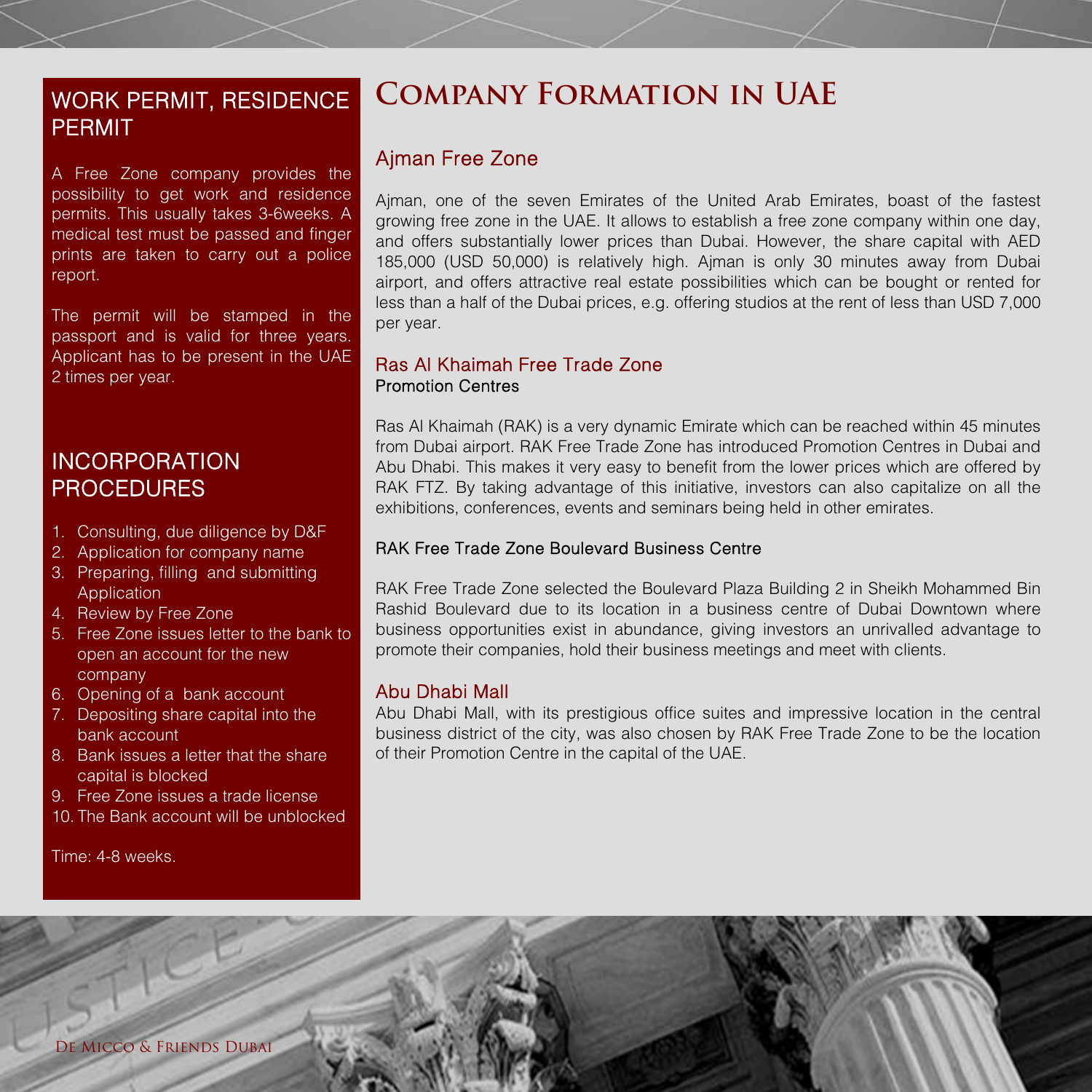## **Company Formation in UAE**

#### Offshore Companies in Jebel Ali and Ras Al Khaimah

In 2003, the Jebel Ali Free Zone Authority (JAFZA) issued regulations governing offshore companies. In 2006, Ras Al Khaimah followed and issued its own offshore legislation. Companies incorporated under these offshore legislations are not allowed to have any business activities within the UAE. However, they may have bank accounts in the UAE and they are also allowed to own property in certain restricted areas where foreigners are authorized to buy real estate. These offshore regulations are in line with the latest international practices and are aimed to further the free zones credentials as centres for offshore firms, along the lines of the British Virgin Islands and Jersey. These companies are extremely flexible international instruments that can serve many objectives like: trading operations, asset protection, tax planning, real estate holding etc.

The main differences between the Jebel Ali and Ras Al Khaimah International Business Companies are the fees and the requirements for directors, managers and secretaries. The Ras AI Khaimah requirements are usually lighter, where as Jebel Ali Offshore companies have many restrictions as displayed subsequent box below. If required and feasible, Swiss ILC can provide directors, manager and secretary. The company must hold at least one meeting every year and produce financial statements to be audited by an approved auditor and deposited with the Companies' registrar; however, the last requirement is not enforced for the time being. The offshore firm must maintain a registered office in the UAE through a registered agent. Swiss ILC is a licensed registered agent for RAK companies and offers JAFZA companies.

### DUBAI FREE ZONES

The following activities will not be approved by the Jebel Ali Authorities for Offshore Companies:

- Insurance
- Banking
- Financial
- Professional Services
- Consulting
- Intellectual Property
- Media
- Security
- Publishing
- Advertising
- Movie Production
- Gambling
- Casino
- Game & Win
- Advisory
- Real Estate
- Military
- Education

Actually, these activities are not clearly defined. Each case should be checked beforehand with the Authorities.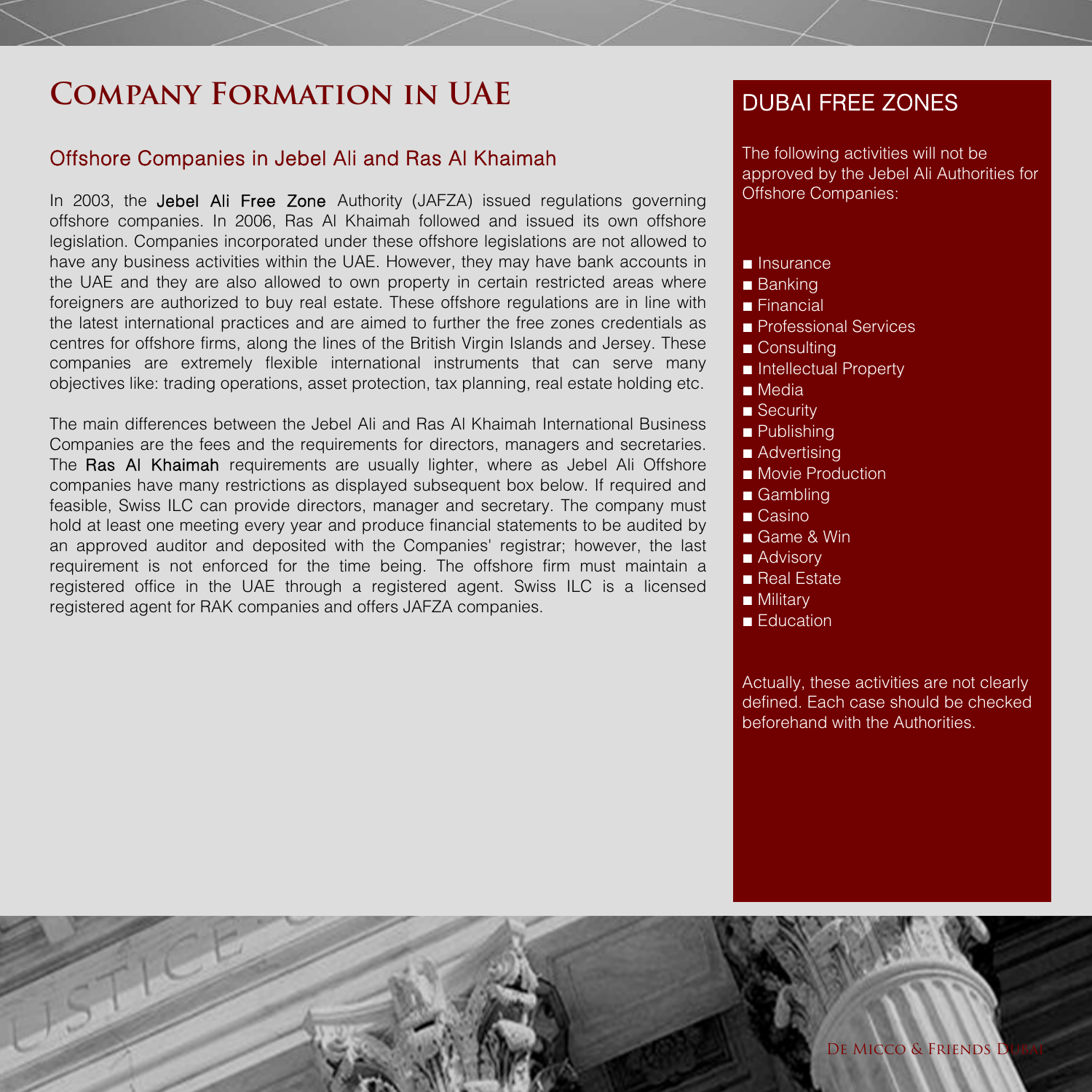## **COMPANY FORMATION IN UAE DUBAI FREE ZONES**

#### Offshore Companies in Ras Al Khaimah

The UAE's free trade zones have proved to be a magnet for overseas investors thanks to the tax incentives and convenient regulatory frameworks they offer. And while Abu Dhabi and Dubai continue to share the spotlight as leading industrial hubs, the picturesque emirate of Ras Al Khaimah in the northern part of the country is making its own waves in free zone business. Ras Al Khaimah Free Trade Zone (RAK FTZ) has made remarkable strides and is increasingly being seen as a powerhouse.

It is now one of the premier investment platforms for emerging entrepreneurs and experienced investors. The free zone has attracted more than 8,600 companies in just over a decade and presents itself as a diverse community. Stakeholders are drawn from more than a hundred countries across the globe and engaged in some 50 industrial fields.

Advantages:

- ■Conducting business as an international entity
- 100% Foreign Ownership
- ■Dispute resolution for settlement of commercial disputes
- ■Open bank accounts locally and internationally
- Conducting business without corporate/personal taxes
- ■Protecting investments in other foreign countries
- ■Simpler transfer of assets and properties held in several countries
- ■Transfer of domiciliation or Continuation

RAK International Corporate Centre is a corporate registry formed by a consolidation of two IBC registries namely; RAK International Companies & RAK Offshore. RAKICC is a highly regulated and compliant jurisdiction offering state of the art products with detailed attention to the Channel Partners/ Registered Agents. The IBCs incorporated with the Jurisdiction are mostly used for wealth management and assets protection, holding shares in local companies and companies established internationally, holding assets, real properties, open bank accounts at local and international banks.

The following activities will not be approved by the Jebel Ali Authorities for Offshore Companies:

- Insurance
- Banking
- Financial
- Professional Services
- Consulting
- Intellectual Property
- Media
- Security
- Publishing
- Advertising
- Movie Production
- Gambling
- Casino
- Game & Win
- Advisory
- Real Estate
- Military
- Education

Actually, these activities are not clearly defined. Each case should be checked beforehand with the Authorities.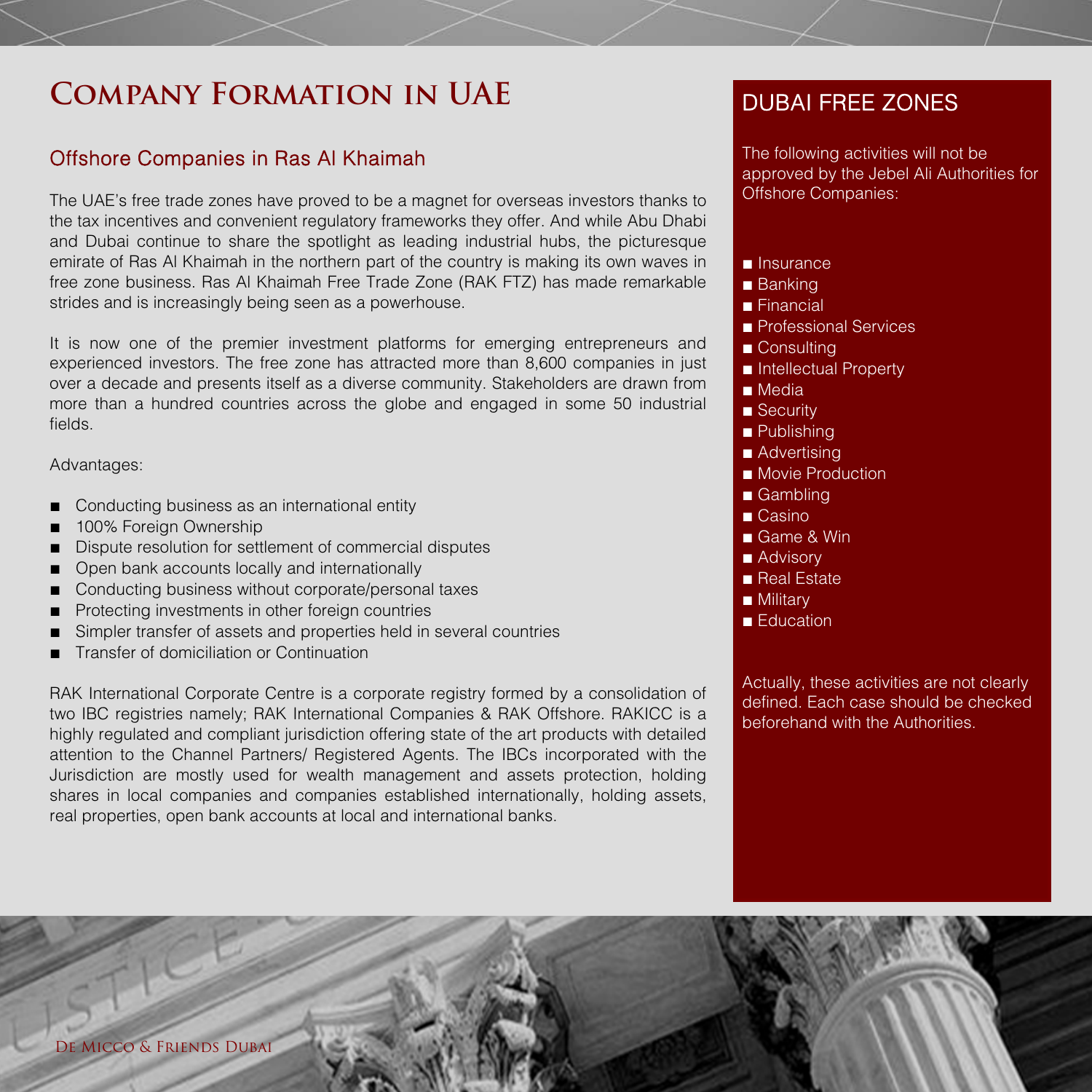## **Company Formation, Business Setup in UAE**

#### **DE MICCO & FRIENDS - UNITED ARABIC EMIRATES**

De Micco & Friends offers company setup, residency services as well as business development support in all UAE. Please contact us for an individual quote.

| <b>Location</b>         | <b>Form</b>     | <b>Incorporation</b><br>fees* | <b>Annual Govern-</b><br>ment fees | *Annual Service<br><b>Fee</b> | <b>Annual</b><br><b>Audit fee</b> | <b>Annual Virt. Of-</b><br>fice fee |
|-------------------------|-----------------|-------------------------------|------------------------------------|-------------------------------|-----------------------------------|-------------------------------------|
| Dubai                   | DMCC free zone  | 21,600 US\$                   | 7,600 US\$                         | 6,000 US\$                    | 2,000 US\$                        | 6,000 US\$                          |
| Ajman                   | Free trade zone | 14,900 US\$                   | 3,000 US\$                         | 4,500 US\$                    | 500 US\$                          | 4.500 US\$                          |
| Ras Al Khaimah          | Free trade Zone | 17,900 US\$                   | 6,700 US\$                         | 4,500 US\$                    | 2.500                             | 3,500 US\$                          |
| Abu Dhabi               | Free Zone       | 23,500                        | 4.500 US\$                         | 6,000 US\$                    | 2,000 US\$                        | 4.500 US\$                          |
| <b>FUJAIRAH C. CITY</b> | Free trade Zone | 14,900 US\$                   | 3,000 US\$                         | 4,500 US\$                    | 1,500 US\$                        | 4.500 US\$                          |
| <b>DUBAILLC</b>         | Local company   | 25,000 US\$                   | 7,000 US\$                         | 8,000 US\$                    | 2,500 US\$                        | 6-12,000 US\$                       |
| Abu Dhabi LLC           | Local company   | 30,000 US\$                   | 7,000 US\$                         | 12,000 US\$                   | 2,500 US\$                        | 6-12,000 US\$                       |
|                         |                 |                               |                                    |                               |                                   |                                     |

\* Incorporation fees include Government fees, legal, tax and license, incorporation costs for incorporation of the company, preparation and submission of Memorandum and Articles of Association and other ancillary services related to the establishment of the company including drafting the shareholders agreement "Memorandum of Understanding"

\*\* Annual Service fee includes office address and director. The annual virtual office fee depends by the services

Disbursements such as fax, telephone, photocopies, courier, travel expenses, notary fees, governmental fees, apostille fees and similar charges are billed separately. Please take note that these costs do not include the office premises, which can be chosen anywhere in the Emirate which issues the license; however, not in free zones nor residential areas.